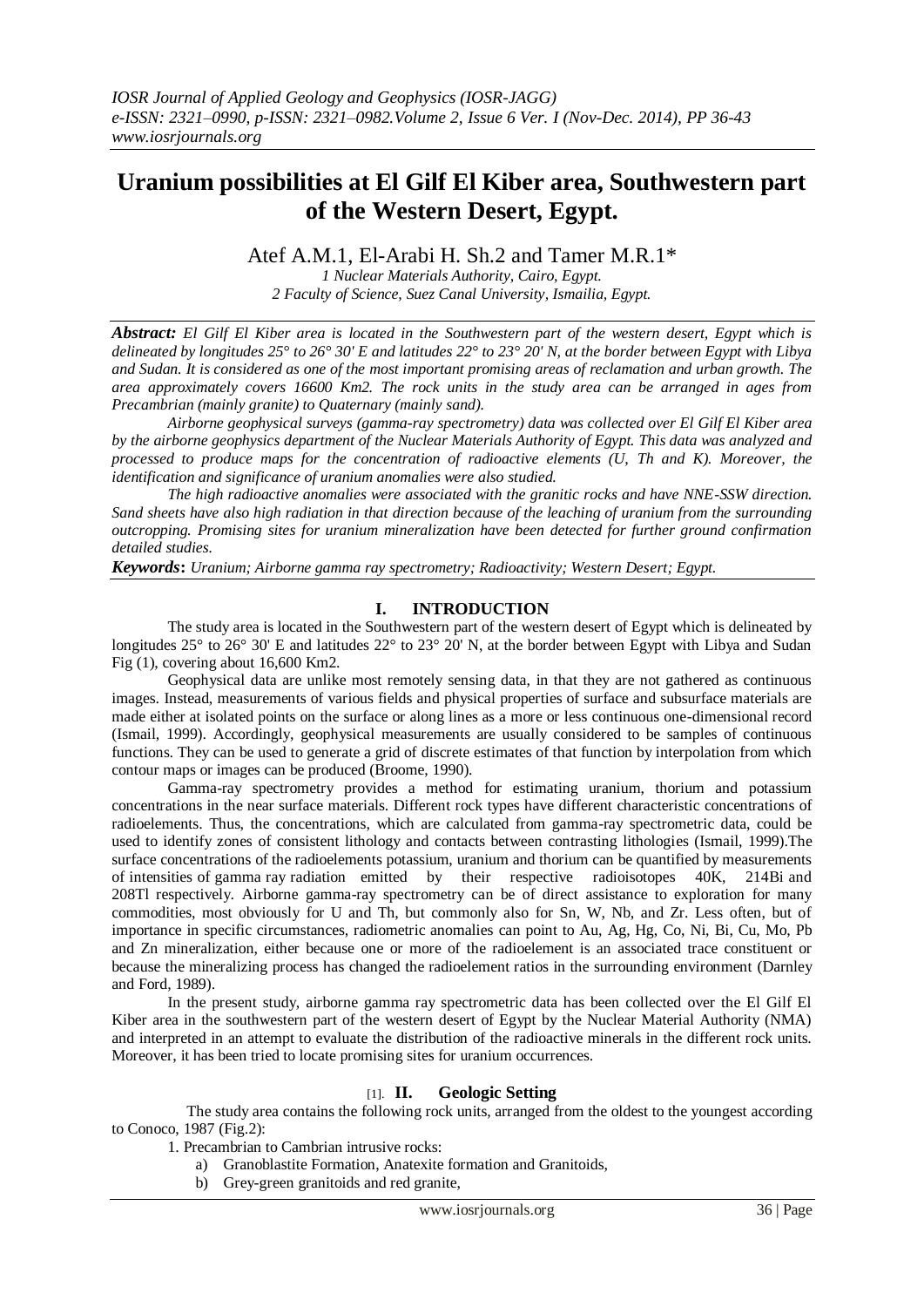- c) Normal granite,
- d) Gabbro.
- 2. Gabal Babein ring complex
- 3. Carboniferous and Cretaceous sediments (mainly sandstone)
- 4. Tertiary volcanic rocks (trachyte and basalt)
- 5. Quaternary deposits (sand sheet, and sand dunes).

The exposed rocks are dissected by three major faults which have NE-SW, NW-SE and ENE-WSW directions. The most important of them is that recorded in the southeastern part, which exhibits dextral slip sense of movement, proved by the remarkable displacement of the axial trace of the previously mentioned major NW-SE overturned fold (Abdel Fattah, 2005). This is further emphasized by the fact that these metamorphic assemblages are intruded by the Late Pan-African syenitic ring complex. The oldest rocks of Archaean age, which are outcropped at Gebel Uweinat, at the extreme southwestern corner of Egypt, correlate with the Tibesti massif of southern Libya. Since the basement rocks are the oldest rocks in Egypt, they are expected to record all tectonic events from early Precambrian to the present. The Pan-African structures of the Tibesti area in Libya have a significantly regular, northeasterly trend extending northward to Gebel Uweinat microcraton and further beneath the Western Desert. The Nubian trend and the Tibesti trend seem to intersect along a major structural discontinuity across Egypt, (Richter; 1986, Richter and Schandelmeier, 1990).

The basement rocks of the study area were referred to as a peneplain composed mainly of anatexite intruded by granitoid rocks, (Richter; 1986, Richter and Schandelmeier 1990).

Gabal Nazar or the "Peneplain" is made up of large exposures of granite plutons intruding into Precambrian gneisses with clear sharp contacts. Age determination of the intrusive rocks of this unit indicates that they belong to the Pan-African progeny (Sultan et al., 1996). Richter (1986) and Richter and Schandelmeier (1990) classified the rocks in the northwestern Sudan and southwestern Egypt into four groups according to their geological setting, macroscopic appearance and bulk composition which are: (1) grey-green calc-alkaline granitoids, (2) red alkaline granites, (3) porphyritic calc-alkaline granitoids, and (4) alkaline syenite to alkaline granitic ring complexes.

### **III. Data Used**

The spectrometric data acquisition was carried out by the Airborne Geophysical Department (AGD) in the Nuclear Materials Authority (NMA) of Egypt. The Spectrometric survey has been conducted over traverse lines directed N-S (0o-180o) and tie lines directed E-W (90o-270 o). Flight line spacing was 2000 m and the tie line spacing was 10000 m Fig (3). Survey data has been acquired in April 2011 in the most efficient manner.

The airborne gamma-ray spectrometer records 256 channels of spectral data in the range 0−3 MeV, and uses self stabilizing to minimize spectral drift. This spectrometer monitors one of the prominent photopeaks to automatically adjust photomultiplier tube gains for each crystal to ensure spectral stability.

Table (1) indicates that the spectrometer normally records three additional windows to monitor 40K gamma rays at 1460 keV, 214Bi gamma rays at 1760 keV from the uranium decay series, and 208Tl gamma rays at 2615 keV from the thorium decay series. A total count window is also recorded to monitor overall radioactivity levels at 410 KeV to 2810 KeV. The detector count rates, due to cosmic radiation, increase exponentially with height above mean sea level. A cosmic ray window which records all incident particles above 3 MeV is commonly used to monitor this increase (Grasty and Minty, 1995).

| Window name        | Isotope used    | Gamma-ray energy<br>(KeV) | Energy window<br>(KeV) |
|--------------------|-----------------|---------------------------|------------------------|
| Potassium          | 40 <sub>U</sub> | 1460                      | 1370-1570              |
| Uranium            | $^{214}Bi$      | 1760                      | 1660-1860              |
| <b>Thorium</b>     | $208 - 1$       | 2615                      | 2410-2810              |
| <b>Total Count</b> |                 |                           | 410-2810               |
| Cosmic             |                 |                           | $3000-\infty$          |

Table (1) Standard windows for natural radioelement mapping (After Grasty and Minty, 1995)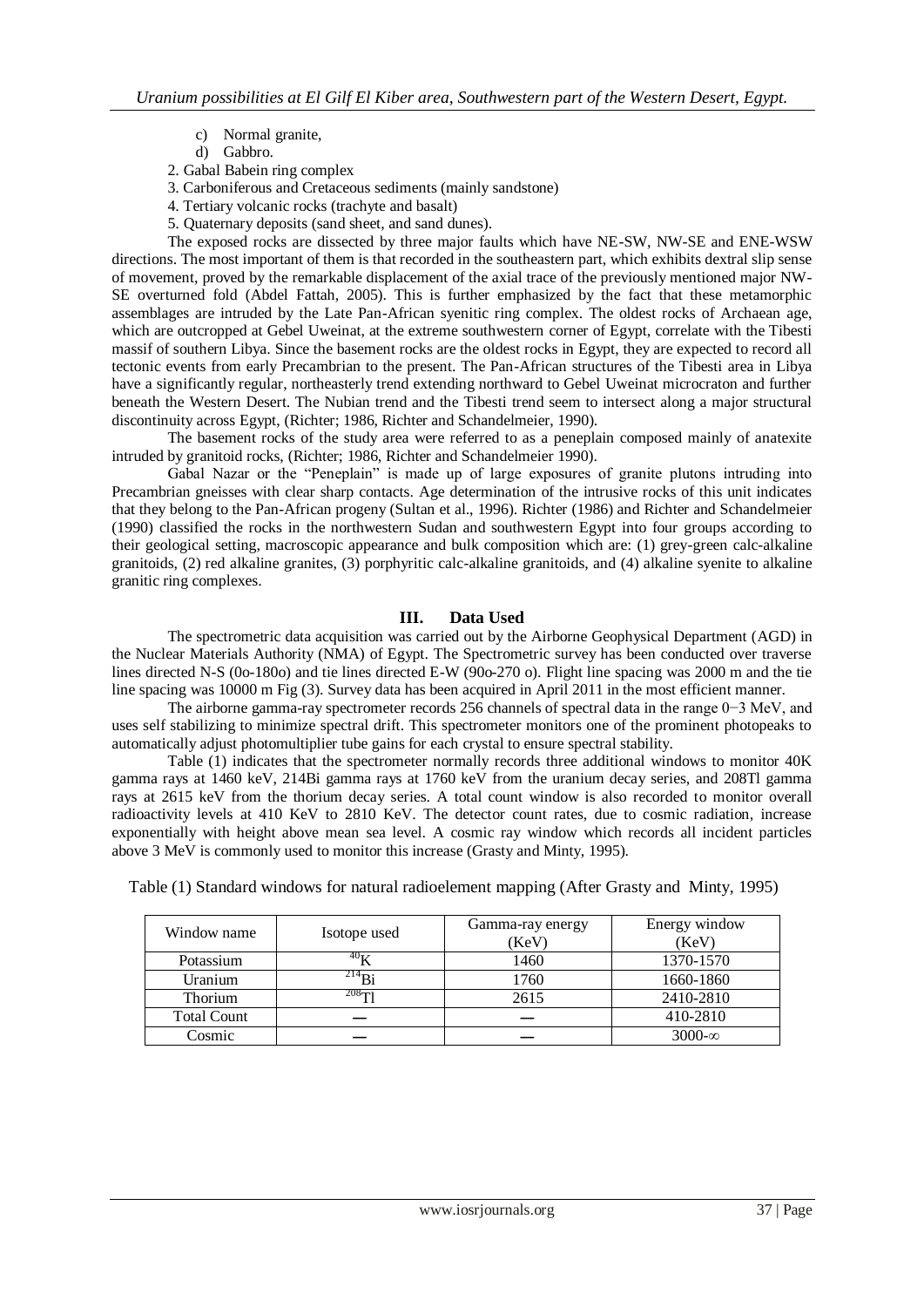

Fig (1) Topographic Map of Egypt showing the location of El Gilf El Kebir area, Southwestern part, Western Desert, Egypt.



Fig (2) Geologic Map of El Gilf El Kiber area, Southwest, Western Desert, Egypt. (After Conoco, 1987)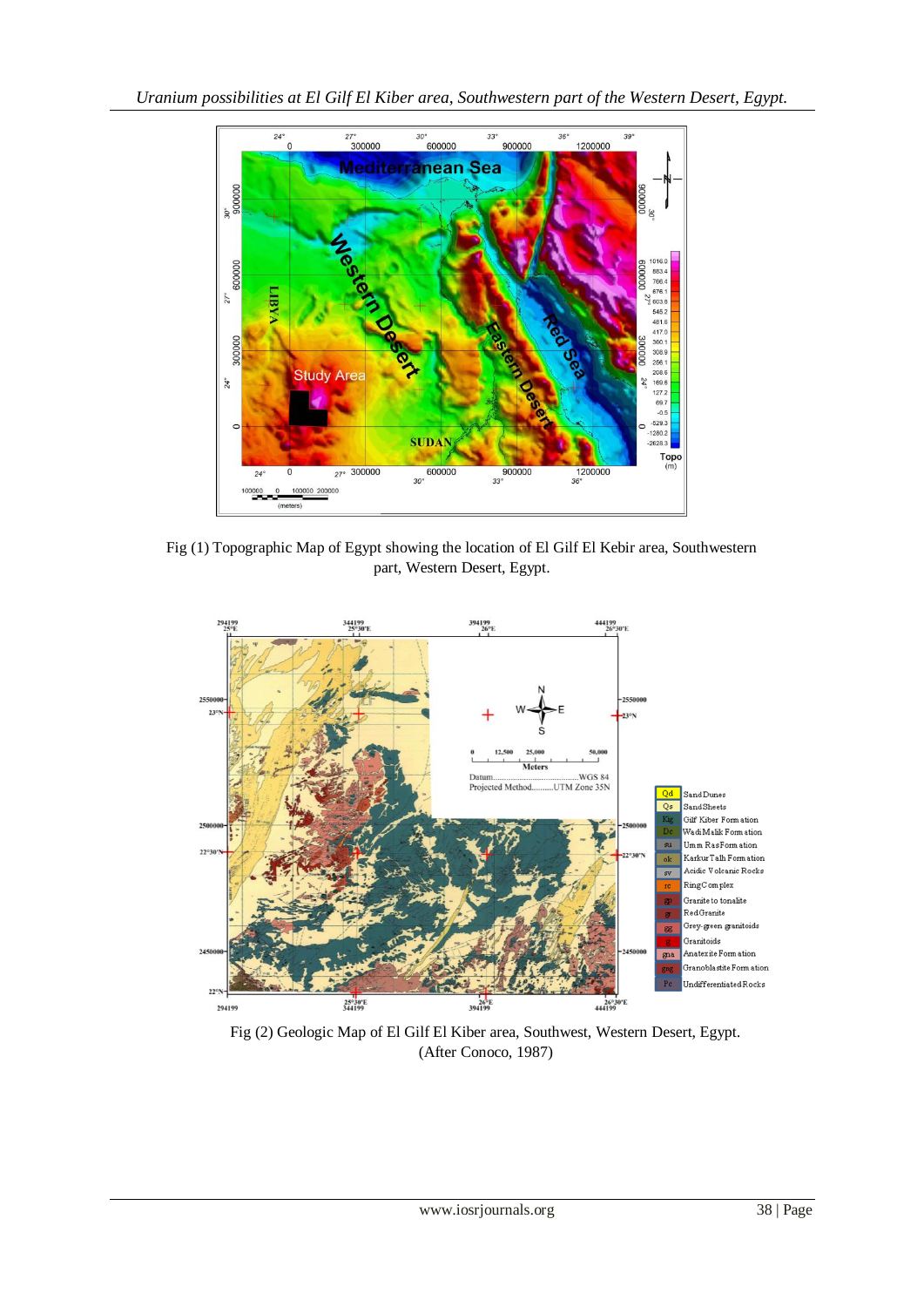

Fig (3) Map showing Flight lines in El Gilf El Kebir area, Southwest, Western Desert, Egypt, (after NMA, 2011).

The gamma ray spectrometric data was corrected and processed to remove the effects of Radon decay products in the air, the radioactivity of the aircraft and its equipment and the high energy cosmic ray particles that interact with the air.

The spectrometric data has been converted to an image format and gridded to 500 m interval using cubic-spline interpolation. The gridding process acts as a spatial filter that reduces the spatial resolution of the data.

### [2]. **IV. Interpretation of Gamma Ray Spectrometric Data**

The four parameters namely: total-count of the gamma radiation (TC, in  $\mu$ R/h), absolute concentrations of the three radioelements: equivalent uranium (eU, in ppm), equivalent thorium (eTh, in ppm) and potassium (K, in %), are represented by Figure 4 (A, B, C and D) respectively and showing the relative variation of the gamma radiation in the study area. The three main radiometric element concentrations mainly reflect the lateral variation of surface elemental concentration of different rocks and soil types. The major trend that could be traced from the four radiometric maps is the NNE-SSW trend.

The studied area was qualitatively interpreted into three zones according to the variation of gamma-ray spectrometric values which are: The lowest level (level 1 bright blue to green color) is encountered in the four radiometric maps and conjugated with the part of the area covered with sand dunes and sand sheets. It is more or less having the same feature of no radiometric effect. The intermediate level (level 2 green to yellow color) is spreaded all over the area and correlated with the distribution of both Carboniferous and Cretaceous sediments (mainly sandstone and sand sheets) with granites. Whereas, the highest level (level 3 red to magenta color) is associated with the basement rocks. This level, in all maps, is related to the areas of exposed and intrusions of granitic rocks and Ring complex.

The observed radioelement composite images (Fig. 5A) composed of eU in red, eTh in green and K in blue show a fairly close spatial correlation with the geological map of (Fig. 2). The high values (bright color) are strongly correlated with granites and Ring complex and the surrounding rocks.

These rocks show a strong spatial correlation with the anomalous zones of eU, eTh, and K. Whereas, the low concentrations of eU, eTh and K show dark areas (Fig. 5A) which represent the areas covered with the Quaternary deposits. These zones display a sharp color contrast with the bright colored zones (granitiod rocks) which reflects the great difference in the radioelement content of the two zones.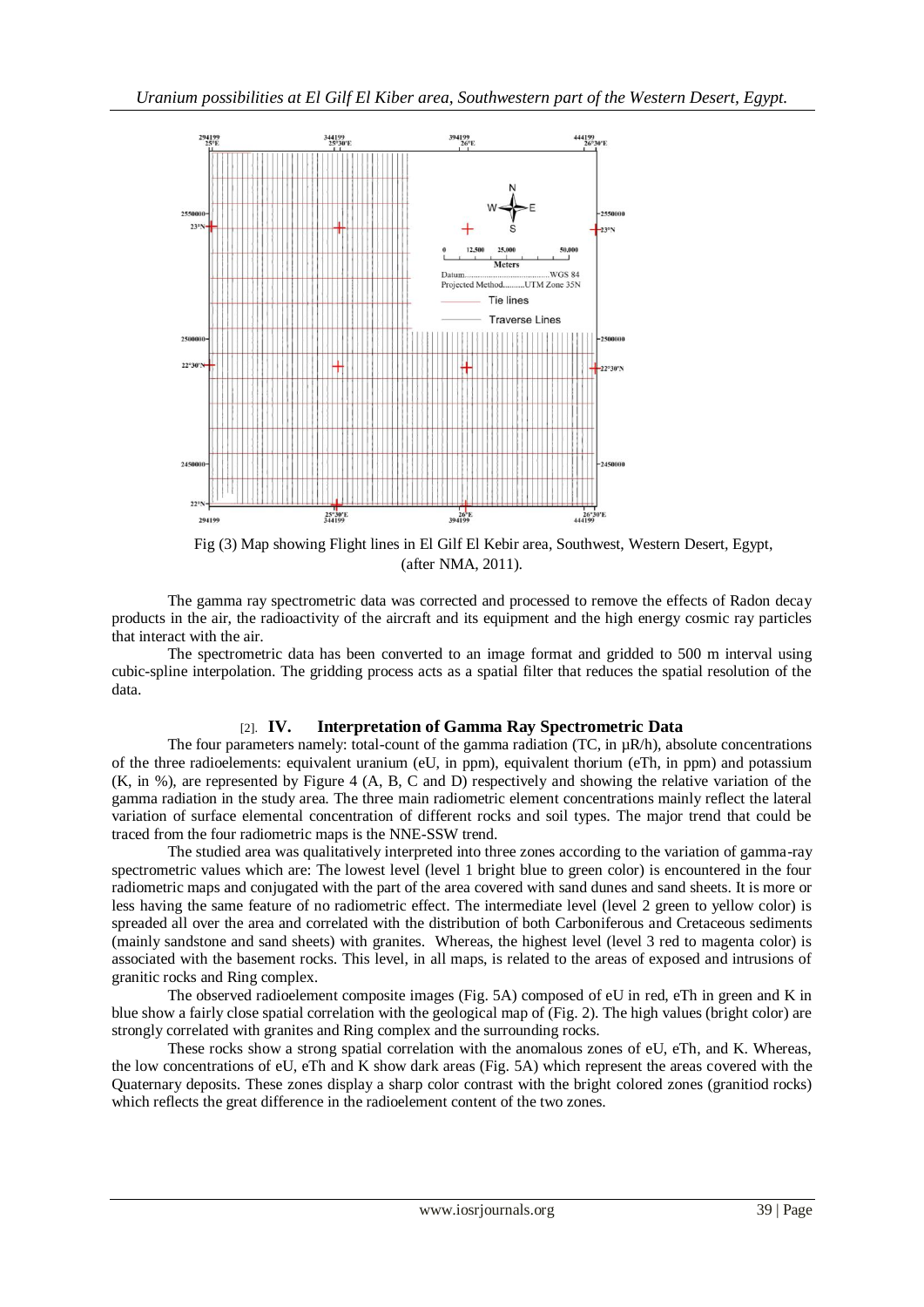







Fig (4) Gamma ray spectrometric maps of El Gilf El Kiber area

A) Total Count, B) Equivalent Uranium, C) Equivalent Thorium and D) Potassium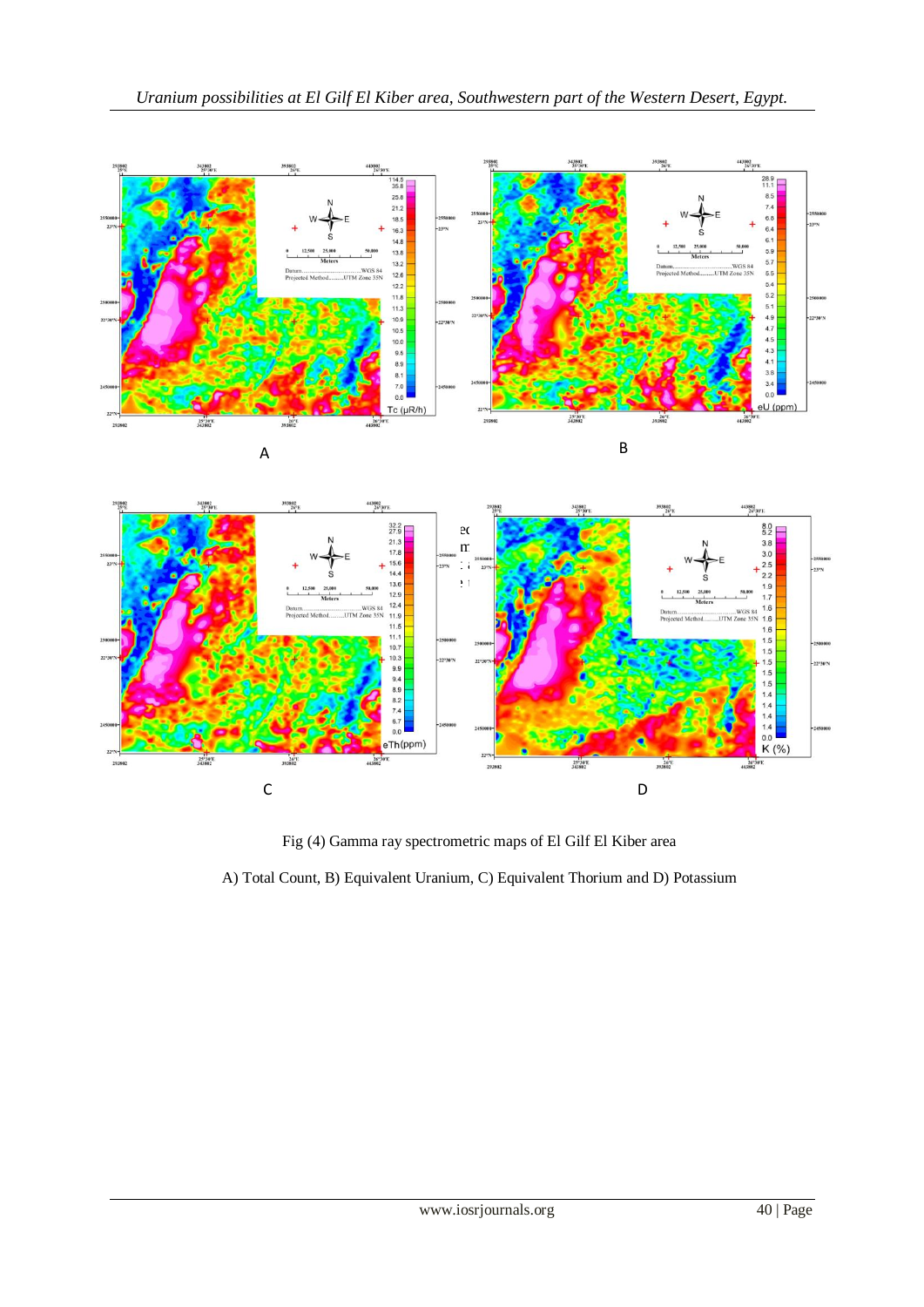The eTh composite image composed of eTh in red, eTh/eU in green and eTh/K in blue (Fig. 5C) emphasizes the relative distribution of thorium and highlights areas of thorium enrichment. The white bright color on this image map is a good pointer to areas where thorium has been preferentially enriched relative to both potassium and uranium. These areas are mainly associated with some portions of granites in the area. This thorium-enriched granite represents a good prospect for deposits of heavy mineral placers and rare-earth elements (Ali, 2009).

The potassium composite image composed of K in red, K/eU in green and K/eTh in blue (Fig. 5D) shows the overall spatial distribution of relative potassium concentrations. Anomalous locations can be distinguished on the potassium composite map by their white bright color (high values).

The major objective of the interpretation of the airborne gamma-ray spectrometric survey data is to define the probable locations and boundaries of potential uraniferous provinces in which the rocks and soils are preferentially enriched in uranium. This could be given by the following expression:

#### **eU > X+3S**

Where: "X" is the arithmetic mean and "S" is the standard deviation

The uranium anomaly map (Fig. 6) shows six sites of statistically high eU abundance. They are associated with high eU/eTh and eU/K ratio values. These anomalous sites are considered to be exploration targets of first priority for ground geophysical, geological and geochemical follow-up. The summary of these results are collected in the following table, (Table 2).

|                                   | Min            | Max    | Mean | <b>Stander Division</b> | $X+3S$ |
|-----------------------------------|----------------|--------|------|-------------------------|--------|
| Granites & Surrounded Sand Sheets | 3.69           | 28.9   | 7    | 2                       | 13     |
| <b>Ring Complex</b>               | 2              | 11.5   | 6.9  | 1.9                     | 12.6   |
| Umm Ras formation                 | $\overline{4}$ | $\tau$ | 5.3  | 0.58                    | 7.04   |
| Sand Sheets                       | 3.05           | 6.7    | 4.4  | 0.43                    | 5.69   |
| Gil Kiber formation               | 3.3            | 10.2   | 5.34 | 0.0636                  | 5.5308 |
| <b>Sand Dunes</b>                 | 1.86           | 5.68   | 3.6  | 0.46                    | 4.98   |

Table (2): possible uranium anomalies distribution in (ppm) in El Gilf El Kiber area.

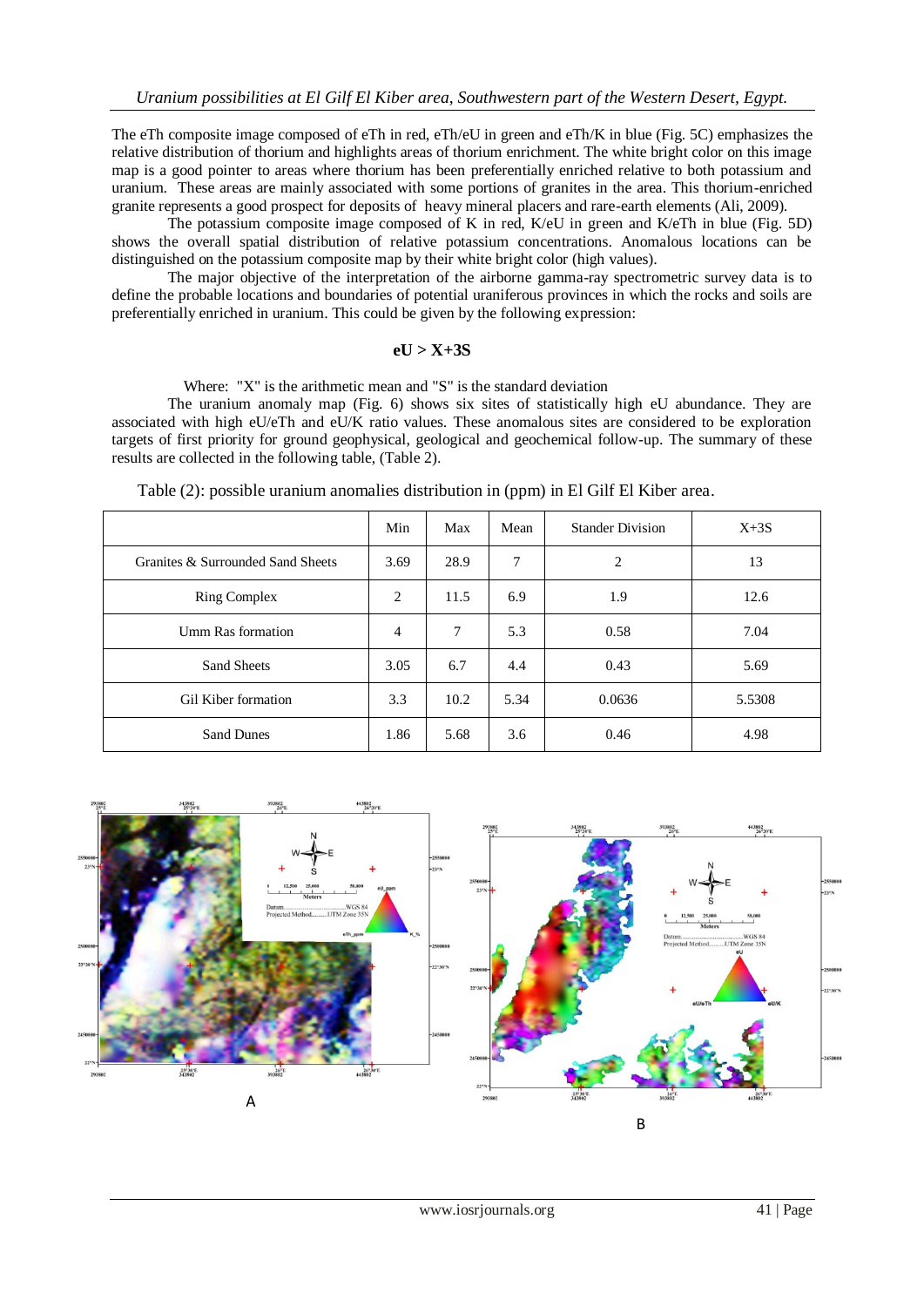

Fig (6) Possible locations of uranium anomalies, El Gilf El Kiber area, South Western Desert, Egypt.

### [3]. **V. Conclusions**

The Airborne gamma-ray spectrometry is a passive remote sensing technique that measures the natural emission of gamma-ray radiation from the upper 30 cm of the earth's surface. The principle gamma-ray emitting isotopes used in airborne geophysical surveys are 40K, and the 232Th and 238U decay series. These are used to estimate potassium, thorium and uranium abundances, respectively. Gamma rays emitted from the earth's surface mainly relate to the mineralogy and geochemistry of the bedrock and weathered materials (e.g. soils, saprolite, alluvial and colluvial sediments). Gamma-ray imagery can thus be regarded as a surface geochemical map showing the distribution of the radionuclides in rocks, regolith and soil.

At El-Gilf El-Kiber area, in the western desert of Egypt, airborne gamma ray spectrometric survey has been carried out by the Nuclear Materials Authority of Egypt (NMA) in an attempt to map the surface distribution of the radioactive minerals (U, Th and K40) and to find out any possible anomalous zones that could be studied in details. Also, this study tried to find any relation between the distribution of the radioactive minerals and the prevailing rock types.

Processing and interpretation of the airborne spectrometric data, in the light of the different rock types in the study area, concluded that high radiation is associated with the granitic rocks even if there are covered by thin sand sheets and wadi deposits. Most of the radiation phenomena are due to uranium minerals and have NNE-SSW trend. Comparing this uranium sites with the geological map of the study area, it was found that these sites are located between three systems of structure lineaments. It is highly recommended to study these sites, in details, to evaluate the occurrence of the uranium mineralization.

#### **References**

- [4]. Abdel Fattah, M. F., (2005) Petrological and Geochemical Studies on the Basement Rocks of Northeast Gabal Uweinat area, Western Desert, Egypt. Ph.D thesis, Suez Canal University, Ismailia, Egypt.
- [5]. Ali M.M., 2009: Acquisition, processing and interpretation of airborne magnetic and gamma-ray spectrometry survey data of elkharga area, central Western Desert, Egypt, M.Bc. Thesis, Menoufiya university, Menoufia, Egypt.
- [6]. Broome, H. J., 1990, Generation and interpretation of geophysical images with examples from the Rae Provinces, northwestern Canada shield. Geophysics, 55/8, 977-997.
- [7]. Conoco Coral and EGPC (1987): Geological Map of Egypt, NF-36 NE Berince, Scale 1: 500,000. Geological survey of Egypt.
- [8]. Darnley, A. G., Ford, K. L., 1989: Regional airborne gamma-ray surveys, a review. Proceedings of Exploration, 87; Third Decennial Inter-national Conference on Geophysical and Geochemical Exploration for Minerals and Groundwater, edited by G. D. Garland, Ontario, Canada, Geol. Sur., Can., Special V.3 pp 229-240.
- [9]. Grasty, R. L., and Minty, B. R. S., 1995: A guide to the technical specifications for airborne gamma-ray survey, Australian geophysical survey organization, record 1995/60, 89 p.
- [10]. Ismail, A. A. M., 1999: Evaluation of digitally-processed aerial gamma-ray spectrometric and magnetic data for geologic mapping, mineral exploration and monitoring of environmental radioactivity, abu-had area, central eastern desert, Egypt,Ph.D. Ain Shams university.